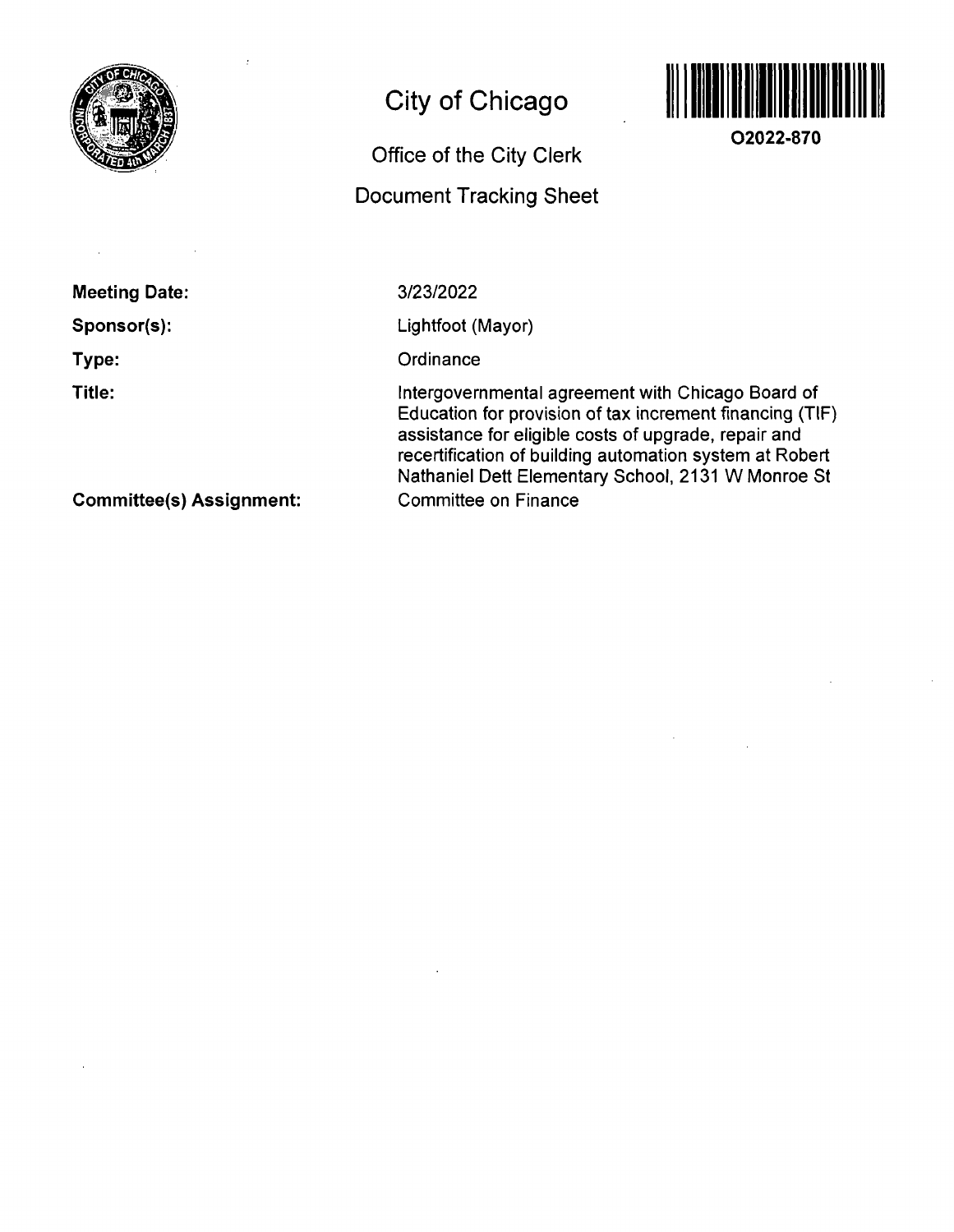

### OFFICE OF THE MAYOR

# CITY OF CHICAGO

LORI E. LIGHTFOOT **MAYOR** 

March 23, 2022

# TO THE HONORABLE, THE CITY COUNCIL OF THE CITY OF CHICAGO

Ladies and Gentlemen:

At the request of the Commissioner of Planning and Development, I transmit herewith ordinances authorizing the execution of intergovernmental agreements with the Chicago Board of Education to provide TIF funding for improvements at various schools.

Your favorable consideration of these ordinances will be appreciated.

Very truly your Front E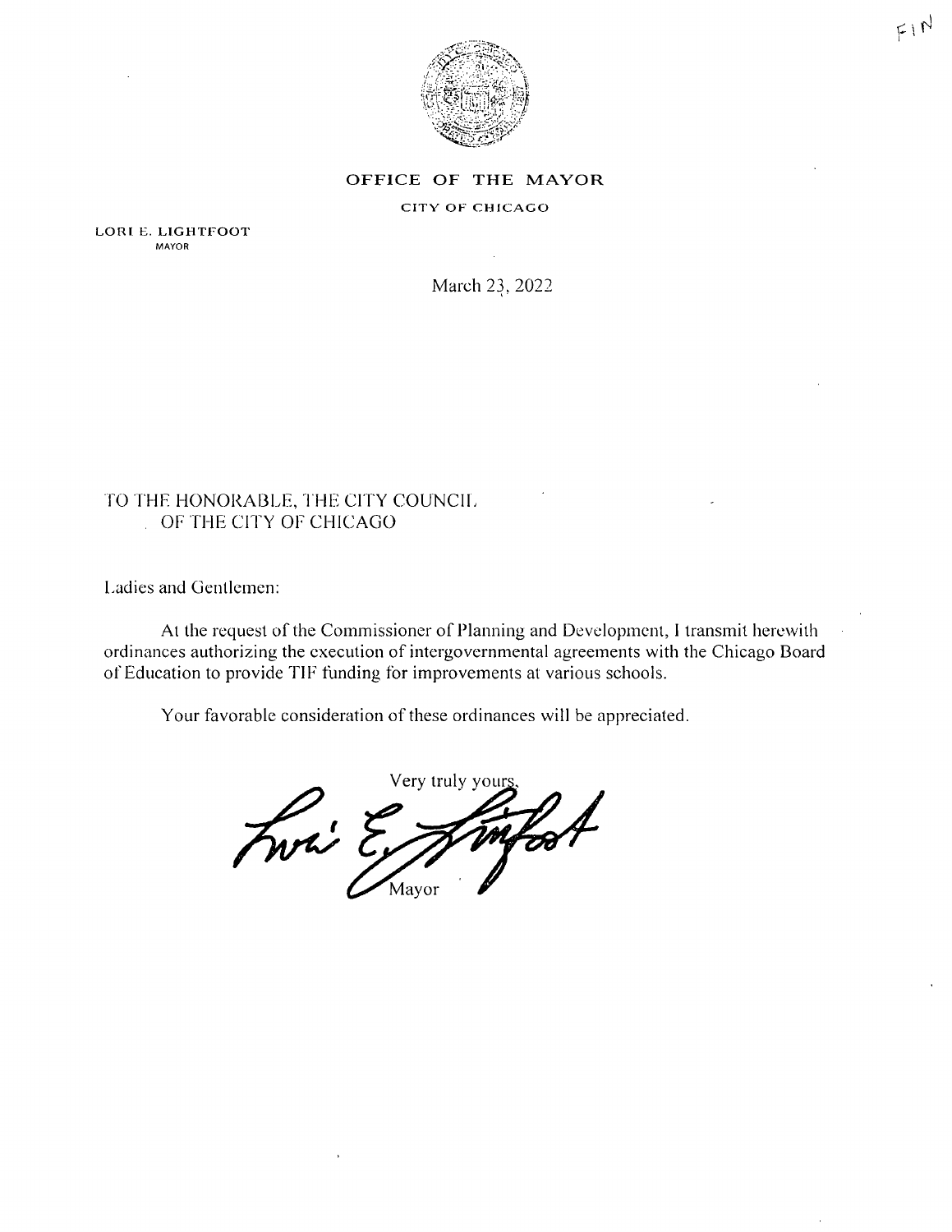#### **ORDINANCE**

V

WHEREAS, the City of Chicago (the "City") is a municipal corporation and home rule unit of government under Article VII, Section 6(a) of the 1970 Constitution of the State of Illinois, and as such, may exercise any power and perform any function pertaining to its government and affairs; and

WHEREAS, the Board of Education of the City of Chicago (the "Board") is a body politic and corporate, organized under and existing pursuant to Article 34 of the School Code of the State of Illinois, 105 ILCS 5/1-1 et seq.; and

WHEREAS, pursuant to the provisions of an act to authorize the creation of public building commissions and to define their rights, powers, and duties underthe Public Building Commission Act (50 ILCS 20/1 et seq.), the City Council of the City (the "City Council") created the Public Building Commission of Chicago to facilitate the acquisition and construction of public buildings and facilities; and

WHEREAS, the City is authorized under the provisions of the Tax Increment Allocation Redevelopment Act, 65 ILCS 5/11-74.4-1 et seq., as amended from time to time (the "Act"), to finance projects that eradicate blight conditions through the use of tax increment allocation financing for redevelopment projects; and

WHEREAS, under 65 ILCS 5/11-74.4-3(q)(7), such ad valorem taxes which pursuant to the Act have been collected and are allocated to pay redevelopment project costs and obligations incurred in the payment thereof ("Increment") may be used to pay all or a portion of a taxing district's capital costs resulting from a redevelopment project necessarily incurred or to be incurred in furtherance of the objectives of the redevelopment plan and project, to the extent the municipality by written agreement accepts and approves such costs; and

WHEREAS, the Board is a taxing district under the Act; and

WHEREAS, the Board operates a school identified in Exhibit A (the "School") located at the Property identified in Exhibit A (the "Property"); and

WHEREAS, the Board desires to undertake certain improvements at the School as described in Exhibit A (the "Project"); and

WHEREAS, in accordance with the provisions of the Act, the City Council: (i) approved and adopted a redevelopment plan and project (the "Plan") for a portion of the City identified on Exhibit A (the "Redevelopment Area"); (ii) designated the Redevelopment Area as a "redevelopment project area"; and (iii) adopted tax increment allocation financing for the Redevelopment Area, pursuant to ordinances (collectively, the "TIF Ordinances") adopted on the date (or dates, if subsequently amended) and published in the Journal for such date(s), identified on Exhibit A: and

WHEREAS, all of the Property lies wholly within the boundaries of the Redevelopment Area; and

WHEREAS, Increment collected from the Redevelopment Area shall be known as the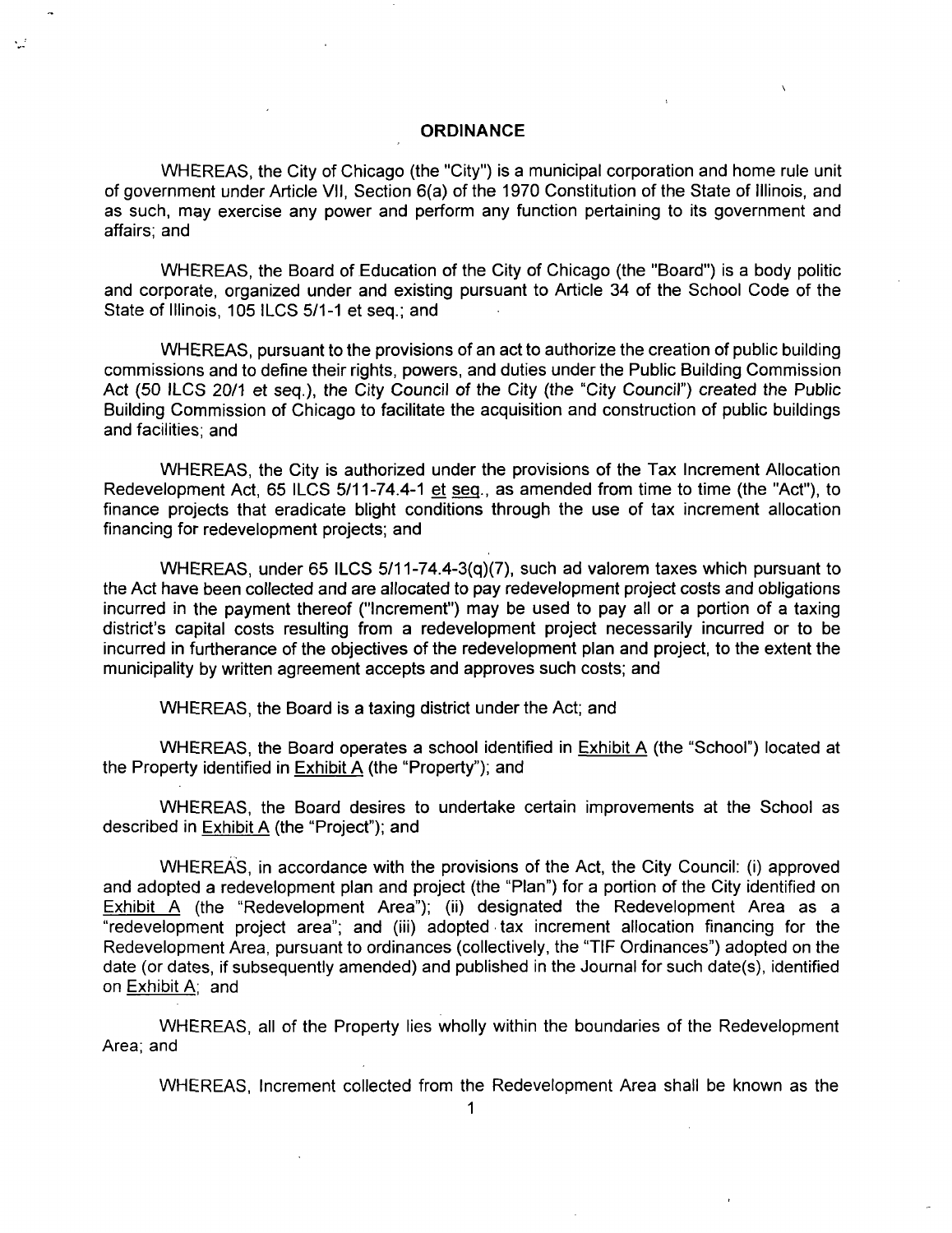### "Redevelopment Area Increment"; and

WHEREAS, the Department of Planning and Development of the City desires to use a portion of the Redevelopment Area Increment in an amount not to exceed the amount identified in Exhibit A for the purpose of wholly or partially funding certain costs of the Project (the "TIF-Funded Improvements") to the extent and in the manner provided in this ordinance and the Agreement (as hereinafter defined); and

WHEREAS, a detailed budget for the Project (the "Project Budget") and an itemized list of the TIF-Funded Improvements are each incorporated into Exhibit A; and

WHEREAS, the Plan contemplates that tax increment financing assistance would be provided for public improvements, such as the Project, within the boundaries of the Redevelopment Area; and

WHEREAS, in accordance with the Act, the TIF-Funded Improvements are and shall be such of the Board's capital costs necessarily incurred or to be incurred in furtherance of the objectives of the Plan, and the City hereby finds that the TIF-Funded Improvements consist of the cost of the Board's capital improvements for the Project that are necessary and directly result from the redevelopment project constituting the Project and, therefore, constitute "taxing districts' capital costs" as defined in Section  $5/11-74.4-03(u)$  of the Act; and

WHEREAS, pursuant to an ordinance adopted by the City Council on April 21, 2021, and published in the Journal of Proceedings for the City Council for such date at pages 29530 through 29549, the City Council approved a form of an intergovernmental agreement attached thereto for a project at Jacob Beidler Elementary School (the "Form Agreement"); and

WHEREAS, the City and the Board wish to enter into an intergovernmental agreement in substantially similar form to the Form Agreement, substituting the Project-specific terms with the information contained in Exhibit A. whereby the City shall pay for or reimburse the Board for the TIF-Funded Improvements related to the Project (the "Agreement"); now, therefore,

# BE IT ORDAINED BY THE CITY COUNCIL OF THE CITY OF CHICAGO:

SECTION 1. The above recitals, and the statements of fact and findings made therein, are incorporated herein and made a material part of this ordinance.

SECTION 2. The City hereby finds that the TIF-Funded Improvements, among other eligible redevelopment project costs under the Act approved by the City, consist of the cost of the Board's capital improvements for the Project that are necessary and directly result from the redevelopment project constituting the Project and, therefore, constitute "taxing districts' capital costs" as defined in Section  $5/11-74.4-03(u)$  of the Act.

SECTION 3. The Commissioner of Planning and Development and a designee are each hereby authorized, subject to approval by the City's Corporation Counsel, to negotiate, execute and deliver the Agreement and such other documents as may be necessary to carry out and comply with the provisions of the Agreement, with such changes, deletions and insertions as shall be approved by the persons executing the Agreement on behalf of the City.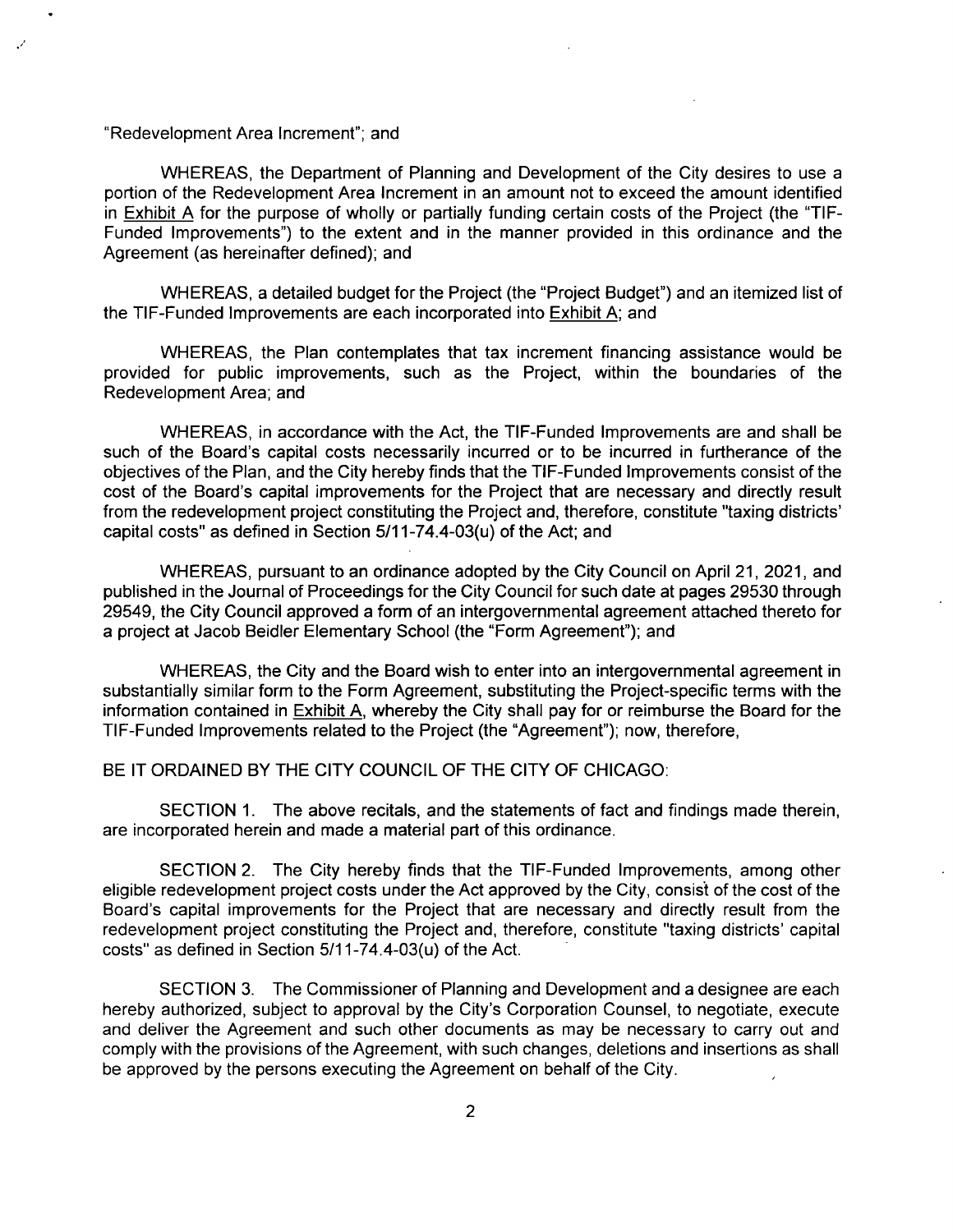SECTION 4. To the extent that any ordinance, resolution, rule, order or provision of the Municipal Code of Chicago, or part thereof, is in conflict with the provisions ofthis ordinance, the provisions of this ordinance shall control. If any section, paragraph, clause or provision of this ordinance shall be held invalid, the invalidity of such section, paragraph, clause or provision shall not affect any of the other provisions of this ordinance.

SECTION 5. This ordinance takes effect upon passage and approval.